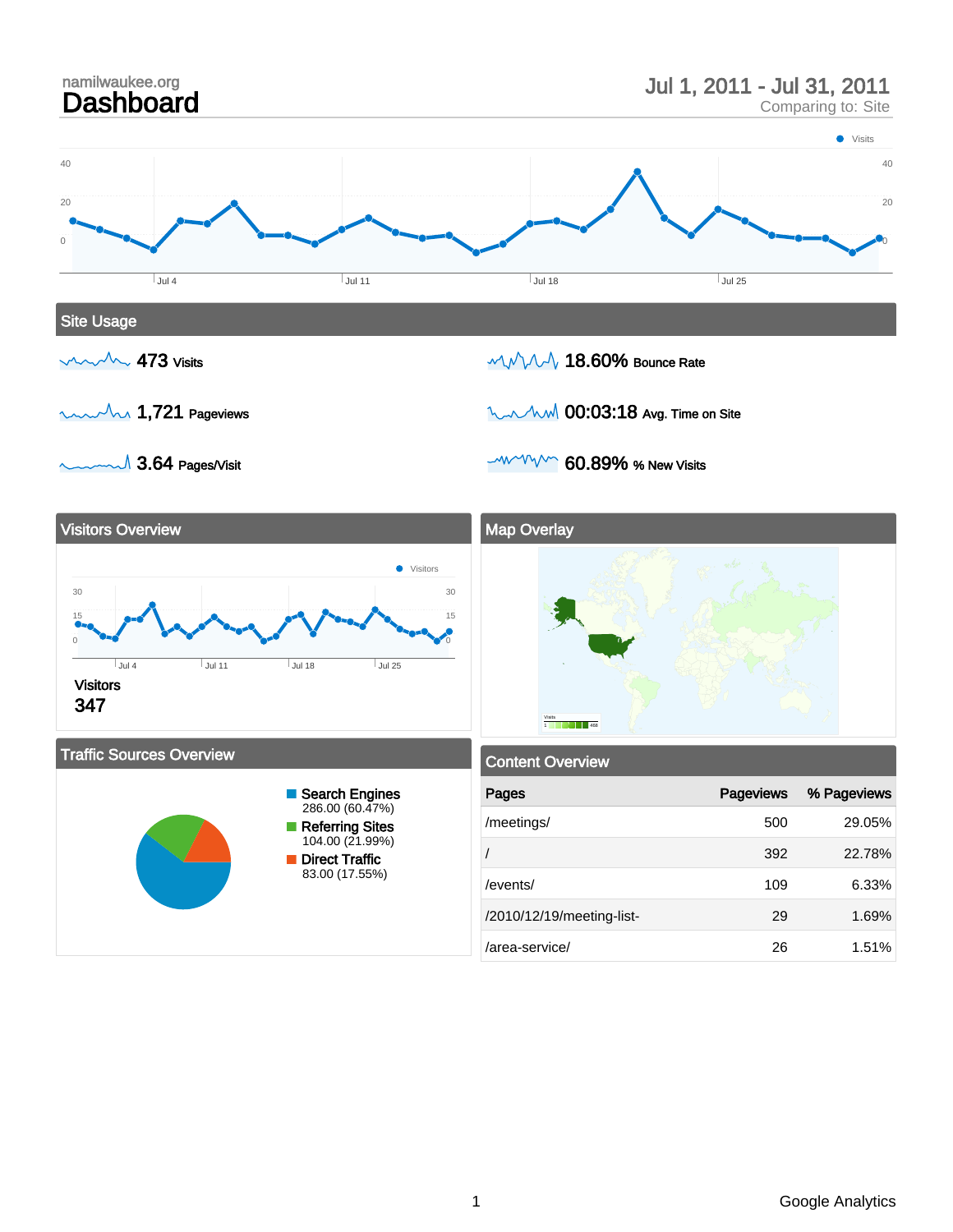

 $M/M/M$  60.89% New Visits

#### Technical Profile

| <b>Browser</b>         | <b>Visits</b> | % visits |
|------------------------|---------------|----------|
| Internet Explorer      | 227           | 47.99%   |
| Firefox                | 87            | 18.39%   |
| Chrome                 | 64            | 13.53%   |
| Safari                 | 48            | 10.15%   |
| <b>Android Browser</b> | 40            | 8.46%    |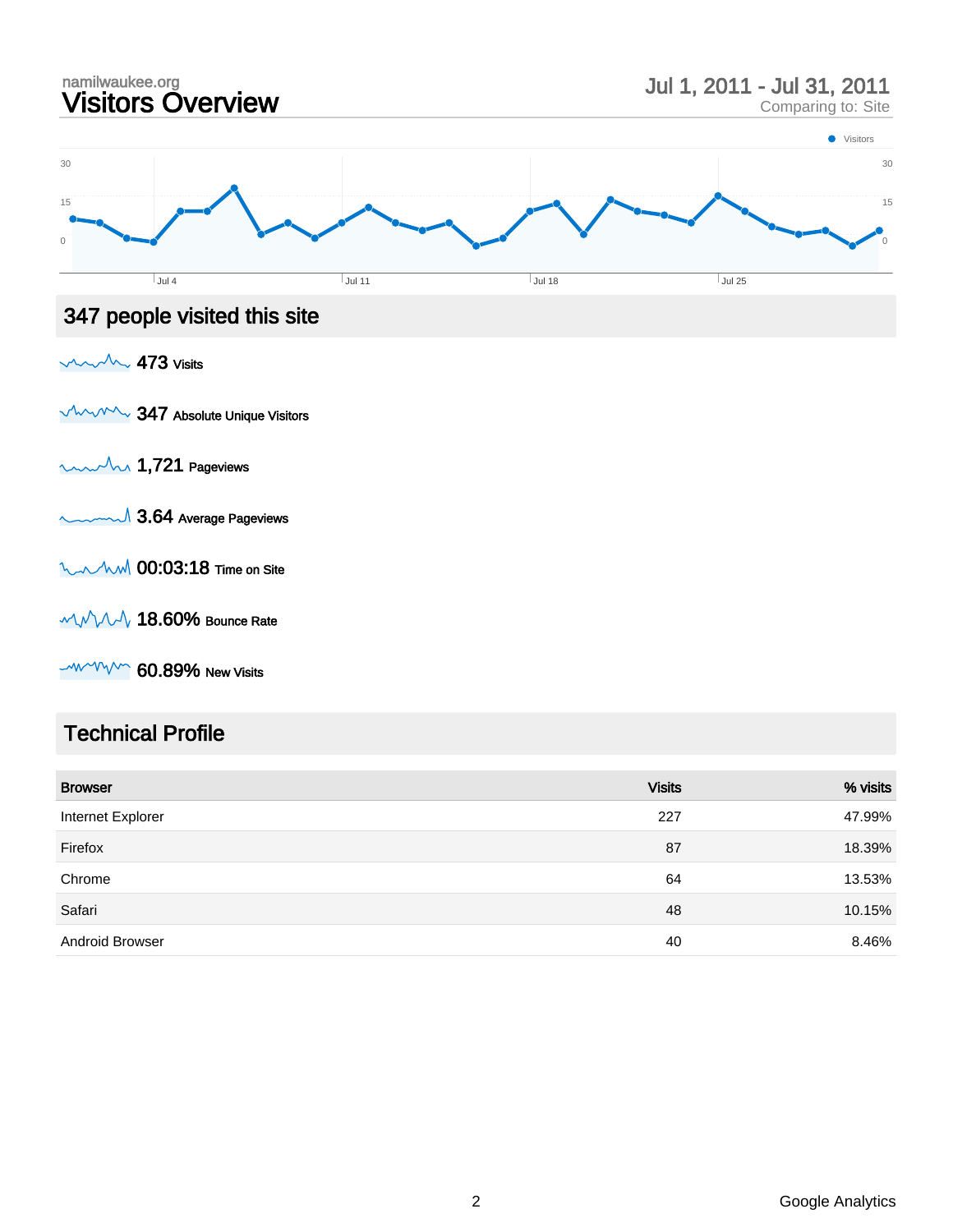

 $M_{\text{W}} M_{\text{W}}$  17.55% Direct Traffic

WWW 21.99% Referring Sites



wwwww 60.47% Search Engines

## Top Traffic Sources

| Sources           | <b>Visits</b> | % visits | Keywords                     | Visits | % visits |
|-------------------|---------------|----------|------------------------------|--------|----------|
| google (organic)  | 221           | 46.72%   | na meetings milwaukee        | 44     | 15.38%   |
| (direct) ((none)) | 83            | 17.55%   | narcotics anonymous          | 37     | 12.94%   |
| na.org (referral) | 53            | 11.21%   | na milwaukee                 | 24     | 8.39%    |
| bing (organic)    | 40            | 8.46%    | namilwaukee.org              | 21     | 7.34%    |
| yahoo (organic)   | 19            | 4.02%    | narcotics anonymous meetings | 18     | 6.29%    |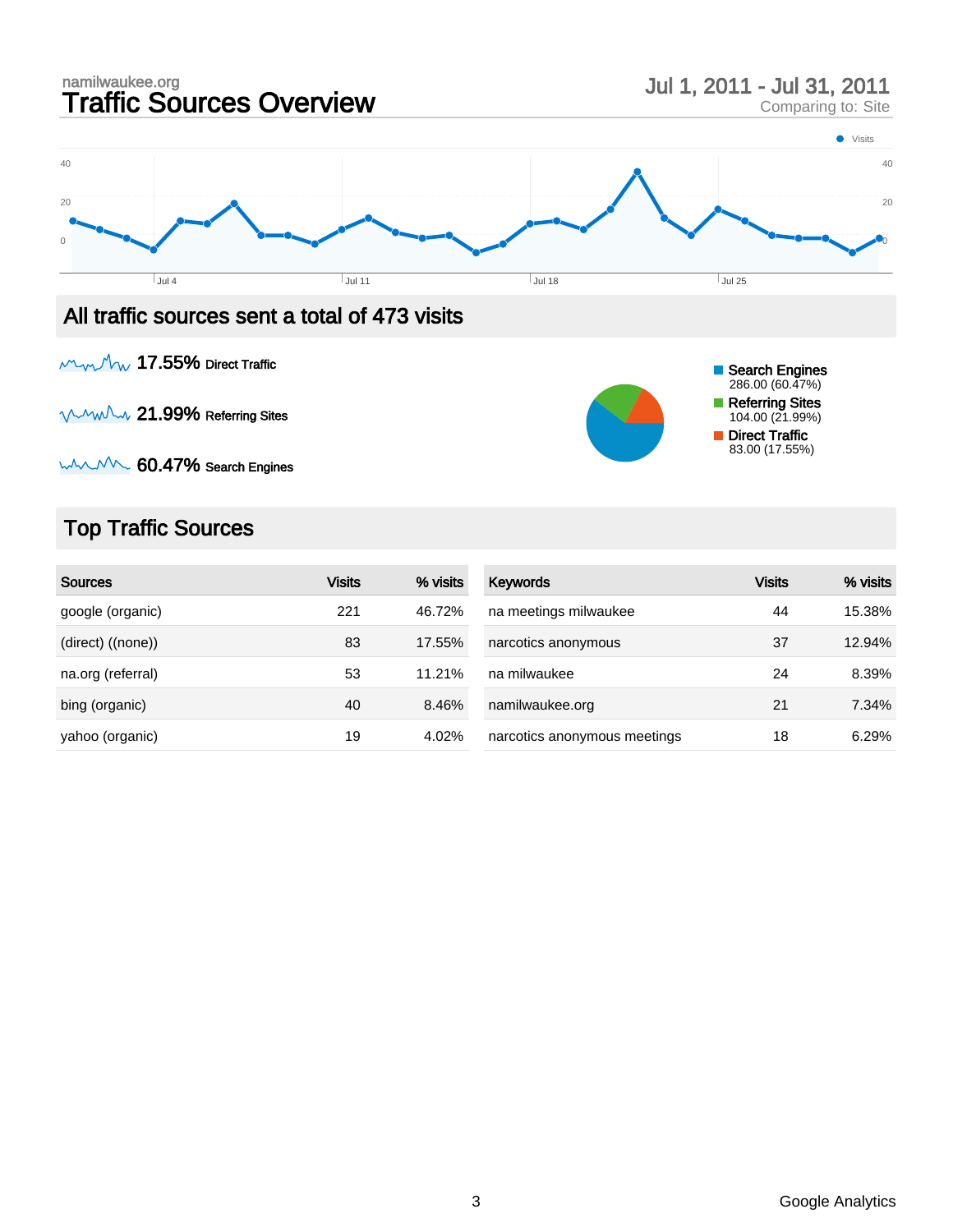# namilwaukee.org<br>**Map Overlay**

# Map Overlay Jul 1, 2011 - Jul 31, 2011 Comparing to: Site





### 473 visits came from 6 countries/territories

| Site Usage                                          |                                                    |                                                                  |             |                                                       |              |                                                             |  |
|-----------------------------------------------------|----------------------------------------------------|------------------------------------------------------------------|-------------|-------------------------------------------------------|--------------|-------------------------------------------------------------|--|
| <b>Visits</b><br>473<br>% of Site Total:<br>100.00% | Pages/Visit<br>3.64<br>Site Avg:<br>$3.64(0.00\%)$ | Avg. Time on Site<br>00:03:18<br>Site Avg:<br>$00:03:18(0.00\%)$ |             | % New Visits<br>60.89%<br>Site Avg:<br>60.89% (0.00%) |              | <b>Bounce Rate</b><br>18.60%<br>Site Avg:<br>18.60% (0.00%) |  |
| Country/Territory                                   |                                                    | <b>Visits</b>                                                    | Pages/Visit | Avg. Time on<br><b>Site</b>                           | % New Visits | <b>Bounce Rate</b>                                          |  |
| <b>United States</b>                                |                                                    | 468                                                              | 3.66        | 00:03:19                                              | 60.68%       | 18.16%                                                      |  |
| Russia                                              |                                                    | 1                                                                | 1.00        | 00:00:00                                              | 100.00%      | 100.00%                                                     |  |
| <b>Brazil</b>                                       |                                                    | 1                                                                | 1.00        | 00:00:00                                              | 100.00%      | 100.00%                                                     |  |
| Philippines                                         |                                                    | 1                                                                | 3.00        | 00:01:30                                              | 100.00%      | 0.00%                                                       |  |
| India                                               |                                                    | 1                                                                | 1.00        | 00:00:00                                              | 100.00%      | 100.00%                                                     |  |
| (not set)                                           |                                                    | $\mathbf 1$                                                      | 3.00        | 00:03:34                                              | $0.00\%$     | $0.00\%$                                                    |  |
|                                                     |                                                    |                                                                  |             |                                                       |              | $1 - 6$ of 6                                                |  |